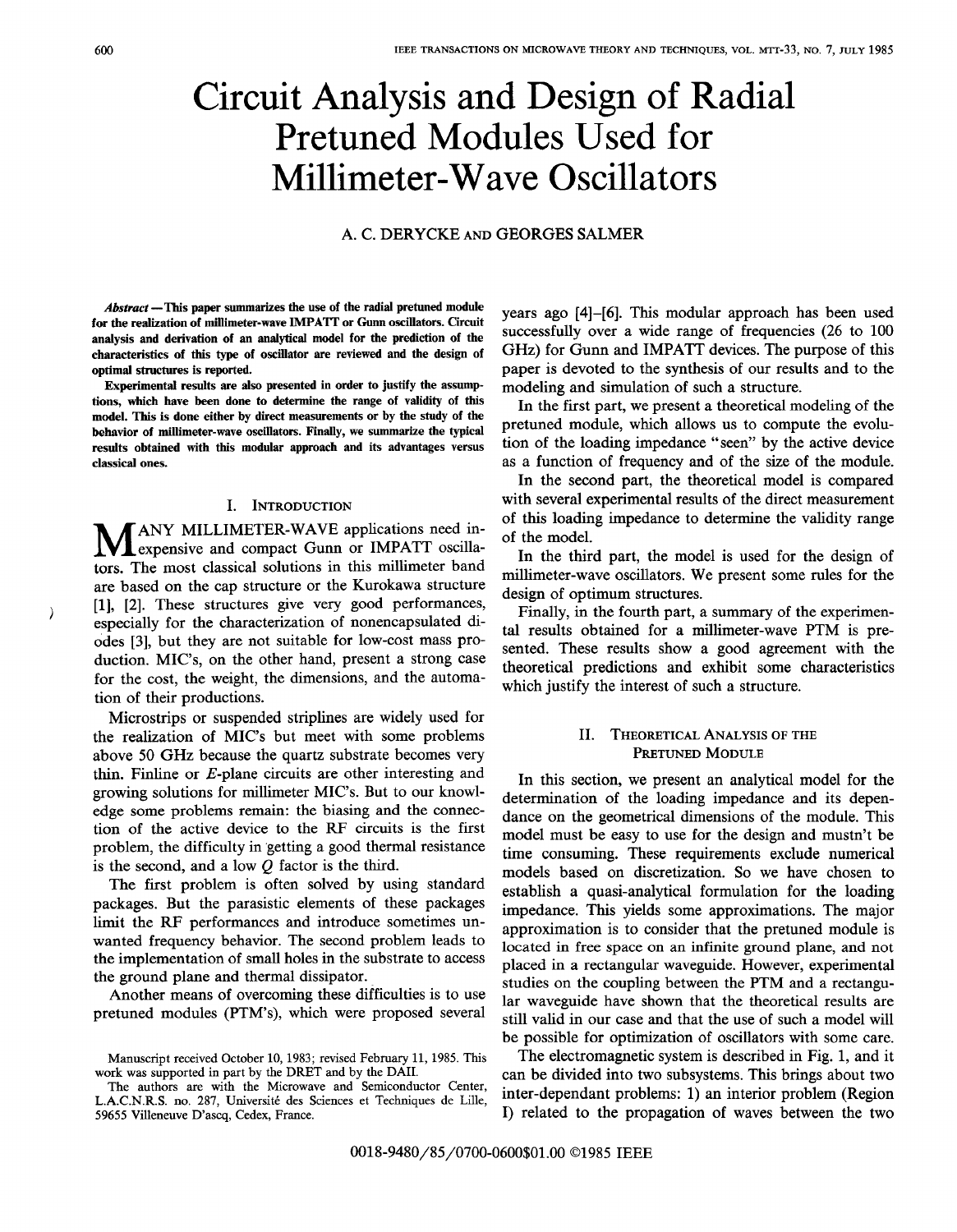DERYCKE AND SALMER: RADIAL PRETUNED MODULES 601



Fig. 1. The PTM configuration and the system of coordinates. Outer diameter =  $\phi$ , inner diameter =  $\phi$ .

metallic planes and 2) an exterior problem (Region II) related to the radiation of a circular slot.

In a classical way, the boundary conditions to be fulfilled by the fields on the aperture  $(r = r_0)$  give a relation between the two solutions for the fields in the two regions. It will be expressed by a radiation admittance  $Y_T$  located at  $r = r_{o}$ .

#### A. The Interior Problem (Region I)

1) The Radial Waveguide: This waveguide is nonuniform (the transverse section is varying along the propagation direction  $Or$ ). Our investigations are derived from Marcuvitz' works [7]. In the radial waveguide, the wave can be expressed as a superposition of TE and TM mode waves. These modes are not defined in relation with the  $Or$ propagation direction but in relation with the  $Oz$ -axis.

TM modes must satisfy the boundary conditions ( $E_z = 0$ ) at  $z = 0$  and  $z = b$ . That gives the general relation

$$
\psi_{mn} = E_0 \cos\left(\frac{n\pi}{b}\right) z \cdot \cos(m\varphi) \left\{\frac{H_m^2(k_n r)}{H_m^1(k_n r)}\right\}.
$$
 (1)

TE modes: The wave functions are similar

$$
\psi_{mn} = E_0 \sin\left(\frac{n\pi}{b}\right) z \cdot \cos(m\varphi) \begin{Bmatrix} H_m^2(k_n r) \\ H_m^1(k_n r) \end{Bmatrix} . \tag{2}
$$

The subscripts  $m$  and  $n$  are relative to the  $\varphi$  and z coordinates, respectively, and  $H_m^{1,2}(k_n r)$  are the Hankel functions of the first or second order which characterize the inward and outward waves, respectively, with

$$
k_n = \sqrt{k^2 - \left(\frac{n\pi}{b}\right)^2}
$$
 and  $k = \omega\sqrt{\mu_0 \epsilon}$ 

In practice, the optimum dimensions of the millimeterwave PTM used for Gunn or IMPATT devices have such values that the following inequalities are always satisfied:

$$
b/r_o < 1 \quad b/\lambda_o \ll 1
$$



Fig. 2. Voltage and current conventions for a radial line and equivalent circuit for a real PTM.

In this case, for  $n = 1$ , the wavenumber  $k_n$  is an imaginary number  $(k_n = j\alpha_n)$  and the related modes must vanish very rapidly. For  $n = 0$ , only TM<sub>m0</sub> has to be considered.

2) Equivalent Transmission Lines for the Radial Waveguide: The radial waveguide can be replaced by a nonuniform transmission line [7]. This is a generalization of the Marcuvitz treatment for all the  $TM_{m0}$  modes. Let us introduce two sets of auxiliary values  $V<sub>m</sub>$  (pseudo-voltage) and  $I_m$  (pseudo-current). The electric and magnetic fields are tied to  $I_m$  and  $V_m$  by the following relations:

$$
E_{zm} = -\frac{V_m}{b} \cdot \cos(m\varphi) \quad H_{\varphi_m} = \frac{I_m}{2\pi r} \cos(m\varphi) \quad (3)
$$

where  $V_m$  and  $I_m$  are only functions of the r coordinate and  $V_m$  is a solution of

$$
\frac{1}{r}\frac{d}{dr}\left(r\frac{dV_m}{dr}\right) + \gamma^2 V_m = 0\tag{4}
$$

where

$$
\gamma^2 = k^2 - \left(\frac{m}{r}\right)^2.
$$

The general solutions are Hankel functions

$$
V_m = A_m H_m^2(kr) + B_m H_m^1(kr).
$$
 (5)

From these relations, we can derive a generalized transformation of the admittance between two values of  $r(r<sub>o</sub>)$ and  $r_i$ ). The equivalent scheme is given by Fig. 2. If  $I_m(r_o)$ ,  $I_m(r_i)$ ,  $V_m(r_o)$ ,  $V_m(r_i)$  are the four values at  $r = r_o$  and  $r = r_i$ , and if admittances are introduced with their definitions

$$
Y(r_i) = \frac{I(r_i)}{V(r_i)} \qquad Y(r_o) = \frac{I(r_o)}{V(r_o)}
$$

then the following generalized admittance transformation is obtained:

$$
Y(r_i) = \frac{1}{\gamma_i Z_i} \left[ \frac{jk + \gamma_o Z_o Y(r_o) c_{im}(x, y) \zeta_m(x, y)}{C_{im}(x, y) + j \frac{\gamma_o Z_o}{k^2} \cdot Y(r_o) \zeta_m(x, y)} \right]
$$
(6)

where  $C_{tm}$ ,  $c_{tm}$ , and  $\zeta_m$  are given in Appendix I, and where

$$
\gamma_o^2 = k^2 - m^2/r_o^2, \quad Z_o = \frac{\eta b}{2\pi r_o} \cdot \frac{k}{\gamma_o}
$$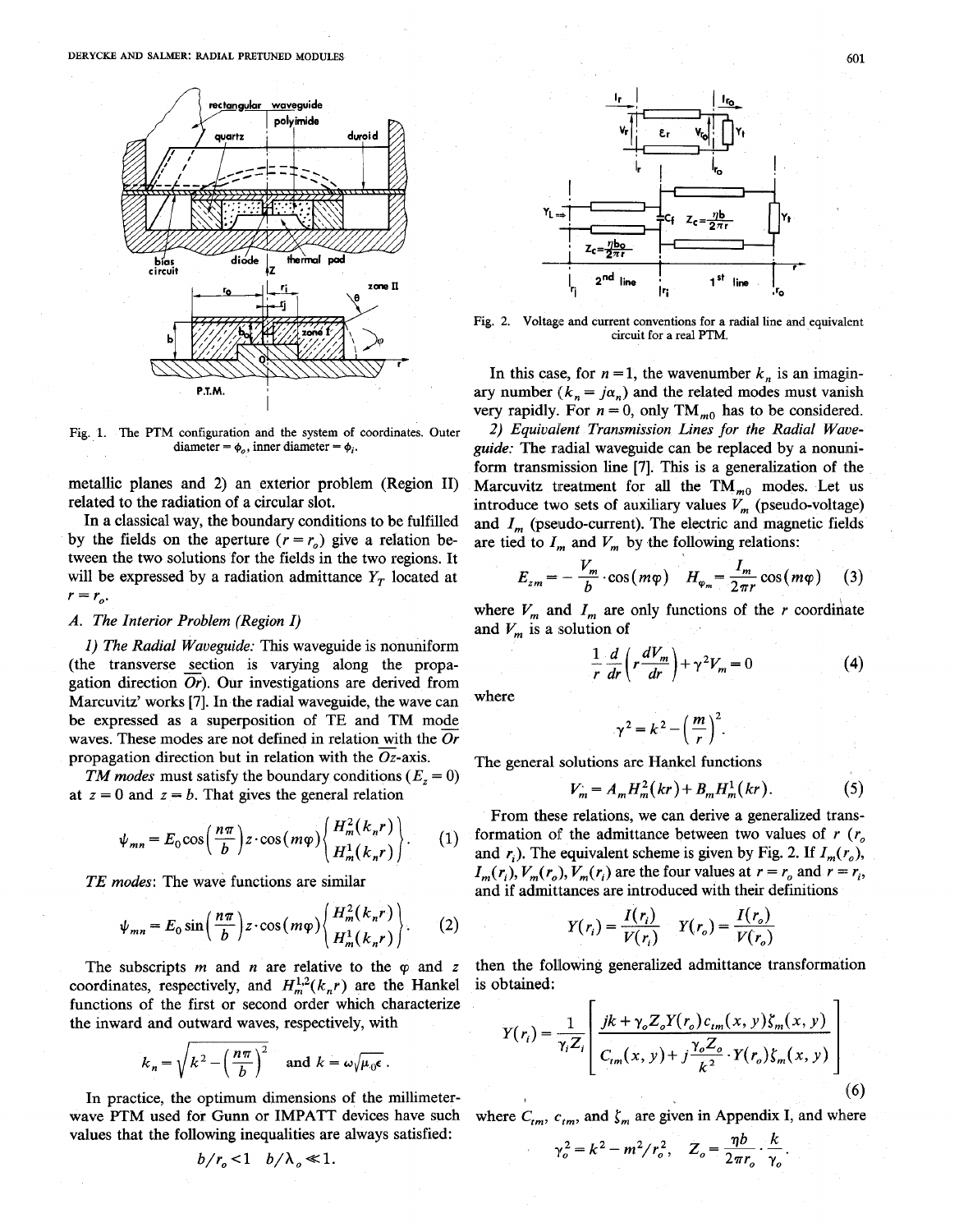From studies of this generalized admittance transform, it appears that whatever the value of  $Y_m$  for the outer radius, for all the TM<sub>m0</sub> modes  $(m>0)$  the admittance  $Y_m(r)$ tends to zero when  $r_i \rightarrow 0$ . This means that for centered active devices of small radius  $r<sub>I</sub>$ , none of the higher modes could have a significant contribution to the loading impedance.

3) Equivalent Scheme for the Pretuned Module: From the above discussion, we can deduce an equivalent circuit for the pretuned module (Fig. 2). The load admittance seen by the active device of radius  $r<sub>J</sub>$  will be calculated from the terminal admittance  $Y_T$  by means of the transform relation (6) applied successively to the two radial lines of height  $\mathbf{b}$ and  $b_0$ , respectively. The discontinuity between the two radial lines can be taken into account by a capacitance  $C_f$ in parallel at  $r = r_i$ . This capacitance has a small influence and can be determined in a first approximation from a quasi-static model (modes  $TE_{0n}$  and  $TM_{0n}$  have no significant contribution).

4) Determination of Losses for the Fundamental Mode  $TM_{00}$ : For millimeter-wave operations of the PTM, it is important to evaluate the losses of such a structure and to keep them at a minimum level.

These losses are of two kinds: dielectric losses and metallic losses. The losses must be calculated for a stationary wave system established in the structure for which the ratio between outward and inward waves is related to the admittance  $Y_T$ . For this purpose, we have applied a perturbation method on the transmission-line formalism.

The lost power  $dP$  in a ring of width dr and radius r is given by the following relations.

In dielectric:

$$
dP_d = \frac{\omega \epsilon t g(\delta) \cdot \pi \cdot r}{h} |V_{(r)}|^2 dr \tag{7}
$$

where  $t_{\epsilon}(\delta)$  is the loss tangent of the material and h the height of the considered radial line.

In metal:

$$
dP_m = \frac{R_s}{2\pi} \frac{|I_{(r)}|^2}{r} dr \tag{8}
$$

 $\sqrt{\frac{\pi}{2}}$ <br>ssio where  $R_s = \sqrt{\frac{\pi \cdot F \cdot \mu}{\sigma_c}}$  is the surface resistivity.

The expression of  $P_m$  and  $P_d$  are given in Appendix II. The attenuation coefficient concept is meaningless in our case, so we have expressed the losses as a resistance  $R<sub>p</sub>$  in series with the loading impedance

$$
R_P = \frac{2(P_{d_1} + P_{d_2}) + 2(P_{m_1} + P_{m_2})}{|I(r_i)|^2} \tag{9}
$$

where subscripts 1 and 2 are related to the two radial lines.

#### B. The Exterior Problem

The problem to be solved is the determination of the equivalent radiating admittance  $Y_T$ . To obtain  $Y_T$ , in real and imaginary parts, this determination must be achieved by a near-field approach to take into account the stored

power near the aperture. For this purpose, the electromagnetic fields of the two regions are expressed in the form of a modal expansion. The application of the continuity equations between these fields at  $r = r_0$  leads to the determination of the coupling factors and then to the admittance  $Y<sub>r</sub>$ .

1) The Choice of the Modal Expansion:

a) Radial waveguide: Only the quasi-TEM mode is assumed to exist in the radial region (the higher modes of the same periodicity as the TEM mode, corresponding to  $n \neq 0$  and  $m = 0$ , are far under their cutoff frequencies).

The two components of the electric fields are deduced from (1)

$$
E_z^+(r) = \frac{E_o k^2}{j\omega\epsilon} \cdot H_0^2(kr)
$$
  

$$
H_{\varphi}^+(r) = -E_o k H_0^2'(kr)
$$
 (10)

and

$$
Y_T = I(r_o) / V(r_o). \tag{11}
$$

b) The exterior region: The real system presents such a geometry that the choice of a simple modal expansion is not easy. What is more difficult is to describe the fields above the structure in the vicinity of the metallic disc. We have chosen a modal expansion similar to that encountered for a spherical antenna [8] fed by a radial waveguide. We will introduce later a corrective term for the determination of  $Y_T$  to take into account the real structure. The electromagnetic fields are given by the following relations in the spherical coordinates  $(\varphi, \theta, r)$ :

$$
rH_{\varphi_e} = \frac{1}{2\pi} \sum_{p=1,3,5} \frac{B_p}{p(p+1)} \cdot \frac{H_p(k_0 r)}{\hat{H}_p(k_0 l_0)} \cdot \frac{d}{d\theta} (P_p \cos(\theta))
$$
\n(12)

$$
rE_{\theta_e} = j\frac{\eta_0}{2\pi} \sum_{p=1,3,5} \frac{B_p}{p(p+1)} \cdot \frac{\hat{H}_p'(k_0 r)}{H_p'(k_0 l_0)} \cdot \frac{d}{d\theta} (P_p \cos(\theta))
$$
\n(13)

where  $l_0 = r_0 / \sin(\theta)$  and where  $\eta_0$  and  $k_0$  are the wave impedance and wavenumber, respectively, in region II, and

$$
\hat{H}_p(k_0r) = \left(\frac{\pi k_0}{2}\right)^{1/2} \left[J_{p+1/2}(k_0r) - jY_{p+1/2}(k_0r)\right]
$$

is the spherical Hankel function,  $H'_{p}(k_0r)$  its spatial derivative, and  $P_p$  the Legendre function of the pth order. 2) Determination of the Terminal Admittance  $Y_T$ :

a) The spherical model: To write the continuity equations at the interface between the two regions, we must express the fields on the cylindrical aperture at  $r = r<sub>o</sub>$ .

In order to simplify the calculations, several assumptions can be introduced. The structure is chosen so that

 $b/\lambda_0 < 0.2 \quad b/r_c \ll 1$ 

and

$$
r_o/\sin(\theta) \simeq r_o.
$$

The continuity equations can be written as

$$
\int r_o H_{\varphi}^+(r_o) \, dz \simeq \int_{\overline{AB}} r_o H_{\varphi_e}(r_o) \, d\theta \tag{14}
$$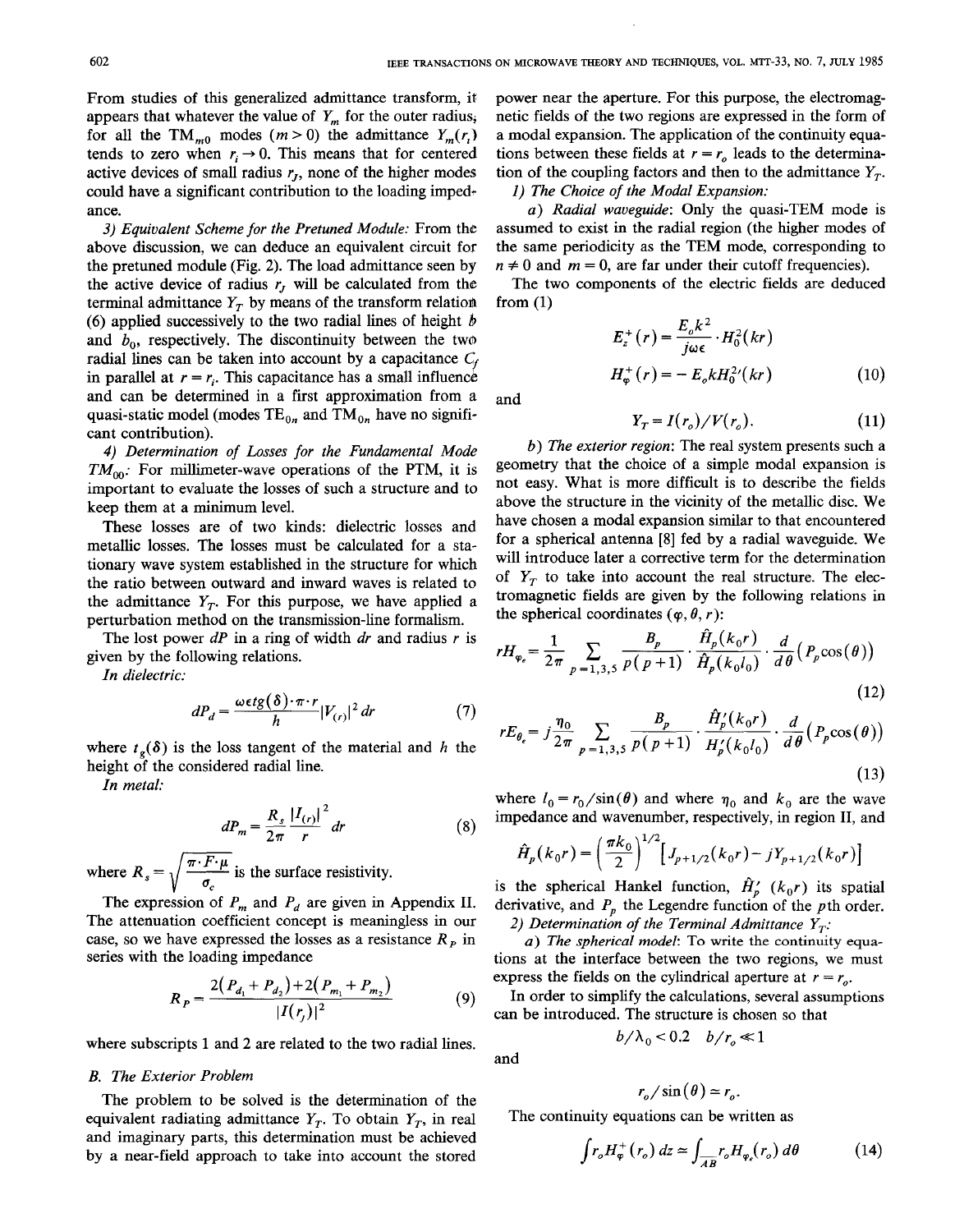and

$$
E_z^+(r_o) \simeq E_{\theta e}(r_o).
$$

By following a resolution method similar to that of Schelkunoff's [8], we can obtain

$$
Y_T = \frac{\eta^2}{2Z_{oT}^2} \sum_{p=1,3,5} \frac{2(p+1)}{p(p+1)} Y_p^+ \left[ P_p \left( \frac{b}{\sqrt{b^2 + r_o^2}} \right) \right]^2
$$
\n(15)

where

$$
Y_p^+ = \frac{-j\hat{H}_p(k_0r_o)}{\eta_0\hat{H}_p'(k_0r_o)}
$$

is the spherical wave admittance

b) Admittance  $Y_T$  of the PTM: The aforementioned expression for  $Y_T$  was obtained with the assumption that the upper part of the structure has a hemispherical geometry. A corrective term must then be introduced to obtain the admittance  $Y_T$  of the real structure. This is accomplished by introducing an excess capacitance  $C_{\Lambda}$ 

$$
Y'_T = Y_T + j\omega C_\Delta. \tag{16}
$$

 $C_{\Delta}$  is the difference of capacitance between the hemispherical cap and the circular disc cap, and is given by

$$
C_{\Delta} = 4\epsilon_0 \cdot r_o \frac{\left[1 - \log\left(\pi - t g^{-1} (b/r_o) + 0.52\right]\right]}{\cos\left(t g^{-1} (b/r_o)\right)}.
$$

We have used this value  $Y'_T$  in conjunction with the transform relations relative to the equivalent circuit. A computer program has been developed which is easy and fast to use (in practice only  $p = 7$  or 9 spherical modes are enough to accurately describe the structure).

#### III. EXPERIMENTAL CHECK OF THE MODEL

We have performed some experiments to show the validity of the model and to determine its validity limits for the prediction of the characteristics of a PTM located inside a rectangular waveguide.

#### A. Measurements in Free Space

To compare our theoretical model with experimental results, we have made several structures using a scaling method down to the centimeter-wave range where the hardware is easier to make and systematic measurements are more accurate. The load impedance  $Z_L$  is measured over a wide frequency range (0.5 –6 GHz) with an automatic network analyzer by substituting a small coaxial probe to the active device [9], for a PTM located in free space.

Fig. 3 is a comparison between theoretical and experimental results. The evolutions of the real and imaginary components of the load impedance are presented as a function of the electrical length  $kr_{o}$ . The frequency behavior of  $X_L$  presented in Fig. 3(a) is close to that of a single-mode resonant circuit (no  $TM_{m0}$  modes). The agree-



Fig. 3. Theoretical and measured values of the components of the load impedance versus  $kr_o$ , for a scaled down PTM.  $\dot{\phi}_o = 50$  mm,  $\phi_i = 5$ mm,  $b_0 = 1$  mm,  $b = 3$  mm,  $\phi_i = 1.3$  mm ( $\epsilon_r = 4$  for quartz and  $\epsilon_r = 3.8$ for polyimide).

ment between experiment and theory is good, especially for the range of  $X_I$ , which is of interest for operation of Gunn or IMPATT devices (where 5  $\Omega < -X_D < 40 \Omega$ ).

The evolution of the load resistance  $R_L$  is presented in Fig. 3(b). A logarithmic scale was chosen to magnify the frequency behavior of the small resistance area, which is of interest for the realization of millimeter-wave oscillators.

Many comparisons have been performed for a wide range of geometrical sizes. They have allowed us to point out the validity range of the theoretical model. This is expressed by the following inequalities:

$$
b/r_{o} < 1/5
$$
 and  $kr_{o} < 2$ .

The first limitation is mainly due to the approximations done for the derivation of  $Y_T$ . The second is probably in relation with the existence of vanishing higher  $TE_{n0}$  modes in the aperture for the highest frequencies.

## B. Experimental Investigations of a PTM Located Inside a Rectangular Waueguide

Systematical measurements have been carried out for a PTM located inside a rectangular waveguide. In the first step, the waveguide is terminated at both ends by a matched load. The frequency behavior of the load impedance over the frequency range of the dominant  $TE_{10}$  waveguide mode is similar to the one measured or calculated for free space.

In the second step, one of the waveguide ends is terminated by a sliding short circuit. The locus of the load impedance at frequencies of practical interest versus the position of the sliding short circuit is then a circle very close to the calculated ones. However, some parasitic frequency resonances may appear if the exterior diameter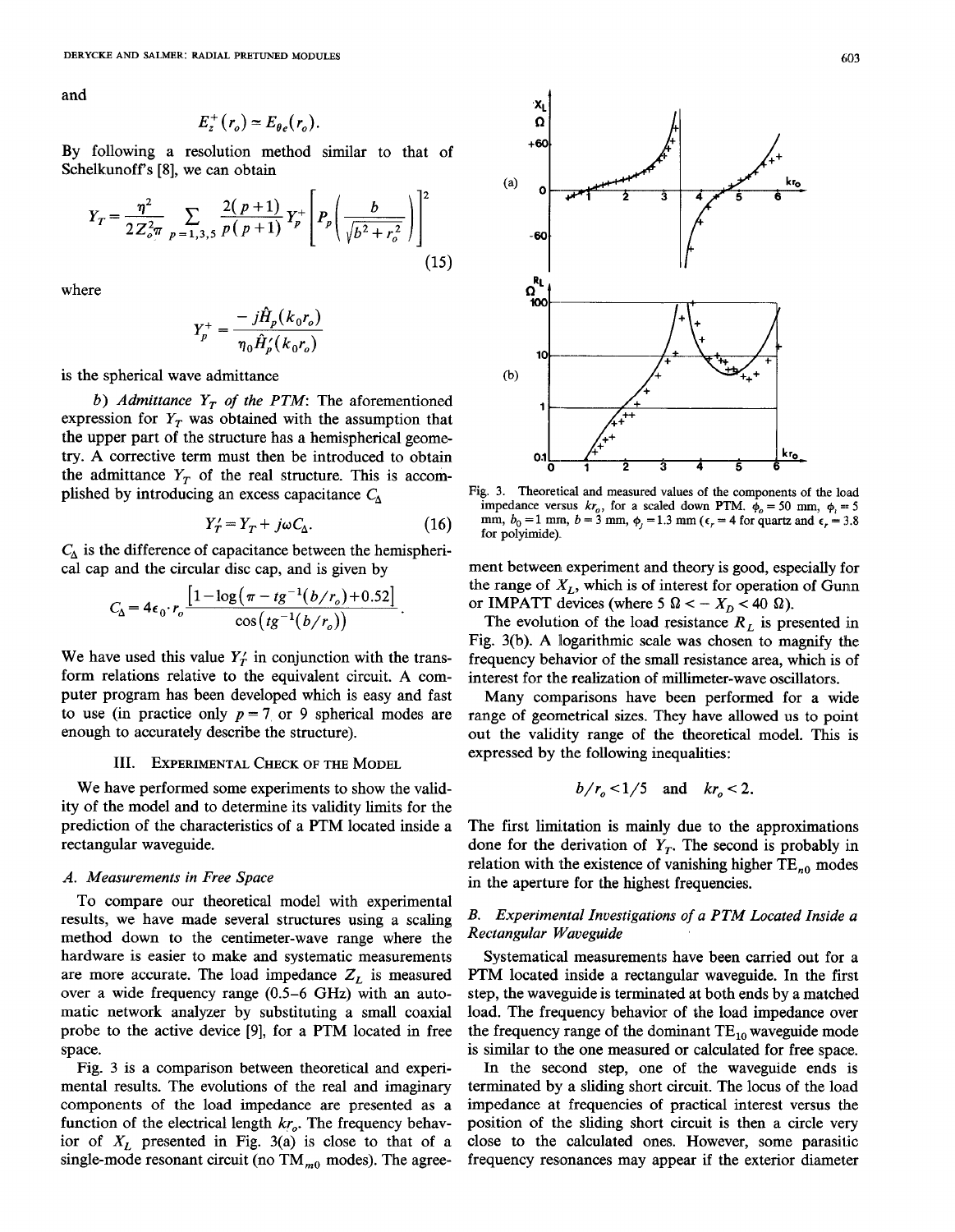of the PTM is increased up to a value close to the waveguide width.

#### IV. MILLIMETER-WAVE OSCILLATORS DESIGN

## A. Some Important Features for the Realization of the Oscillators

The use of the computer program previously described gives the values of the load impedance and of the series resistance due to the PTM losses for each frequency. The oscillator design is fulfilled by an automatic search of the oscillator frequency for a given device.

If  $X_D(F)$  is the frequency-dependent reactance of the considered diode, the oscillation frequency must satisfy the first oscillation condition, i.e.,

$$
X_L(F_0) + X_D(F_0) = 0. \tag{17}
$$

For this frequency,  $F_0$  (the second condition relative to the stability, as expressed by Kurokawa [10]) must also be satisfied. In order to simplify the computation, the active device is described by a simplified model.

The general expression of diode reactance is of the form

$$
X_D = \frac{1}{C_{\text{eq}} \cdot 2 \cdot \pi \cdot F^n}
$$

where the equivalent capacitance  $C_{eq}$  is deduced from a computer simulation that we carried out for each doping profile, estimated surface, and bias current of such a device. The  $n$  power factor of  $F$  is approximated from these simulations ( $n$  goes from one to two). These simulations also give us the dependence of diode impedance versus the RF voltage, which is important to check the stability condition of the oscillator.

In this case, the computer program gives the oscillation frequency, the value of the load impedance (which will fix the value of generated power), the circuit efficiency, and the value of the loaded Q factor.

## B. The Design of the Oscillators

We have systematically studied the dependence of the frequency of oscillation and load resistance as a function of geometrical dimensions of the PTM,

1) External Diameter ( $\phi_o = 2 \cdot r_o$ ): This external diameter is an important parameter as can be seen in Fig. 4. The frequency of oscillation is inversely proportional to  $\phi_o$  for all the values of the diode area.

The load resistance is nearly constant with  $\phi$ <sub>o</sub> (Fig. 4) or slowly decreasing, especially in the small diameter range. This is confirmed by measurements achieved by Doring and Seebald [11] for a classical cap structure in a rectangular waveguide.

2) Height b: The frequency of oscillation presents only smooth variations when  $b$  is varied, approximately like a  $b^{-0.4}$  law, as shown in Fig. 5. On the other hand, the load resistance is a nearly linear function of  $b$  in the mid-range (Fig. 6). These results are also confirmed by previous authors [11], [12]. Several experimental and theoretical studies have shown that for IMPATT or Gunn diodes, the



Fig. 4. Oscillation frequency and load resistance versus outer diameter  $\phi_o$  for IMPATT DSR diode of various junction diameters  $\phi_i$ .  $b = 150$  $\mu$ m,  $b_0 = 50 \mu$ m,  $\phi_i = 160 \mu$ m.

empirical law describing the dependence of the frequency of oscillation varies from  $b^{-0.4}$  to  $b^{-0.6}$ .

3) The Interior Diameter:  $\phi_i$  also has an important influence (Fig. 7) on the oscillation frequency, and the load resistance is proportional to  $\phi_i$  in the considered range.

4) The height  $b_0$ : at the vicinity of the diode is also an important parameter, especially for the load resistance. However, some technological limitations do not allow the use of these dimensions as tuning elements.

In each frequency range of operations, we have deduced from the theoretical results some analytical laws. They can readily provide an estimation of the frequency of oscillation and load resistance relative to a set of dimensions.

For example, for the IMPATT SDR diodes in the 40–60-GHz range

$$
F_0(GHz) = \frac{30.9}{\phi_o} + \frac{94}{b^{0.4}} + 75\phi_i + \frac{0.86}{\phi_f} - 20
$$
  

$$
R_L(\Omega) = 12.5b + 2\phi_i + \frac{0.01}{\phi_f^{1.6}} - 2.1
$$

where  $\phi_J = 2r_J$  is the diode diameter,  $b_0$  is a constant, and all the dimensions are in millimeters. These laws are valid for

$$
1.3 \le \phi_o \le 2 \quad 0.12 \le b \le 0.2 \quad 0.1 \le \phi_i \le 0.2
$$
  

$$
30 \le \phi_j \le 50 \text{ }\mu\text{m}
$$

and for the IMPATT SDR with an optimal doping profile.

#### REMARKS

1) In the case of Gunn diodes, it is of interest to specify the limit of operation when the ratio  $X_L/R_L$  becomes too small. It has been shown that this limit is such that this ratio is always greater than one.

2) The load resistance at the oscillation frequency must be equal to its optimal value to obtain the maximum RF power. This value depends on the diode area and varies from  $\phi_J^{-3}$  for low bias currents to  $\phi_J^{-2}$  from higher currents. In the proposed example, the dependence is close to

j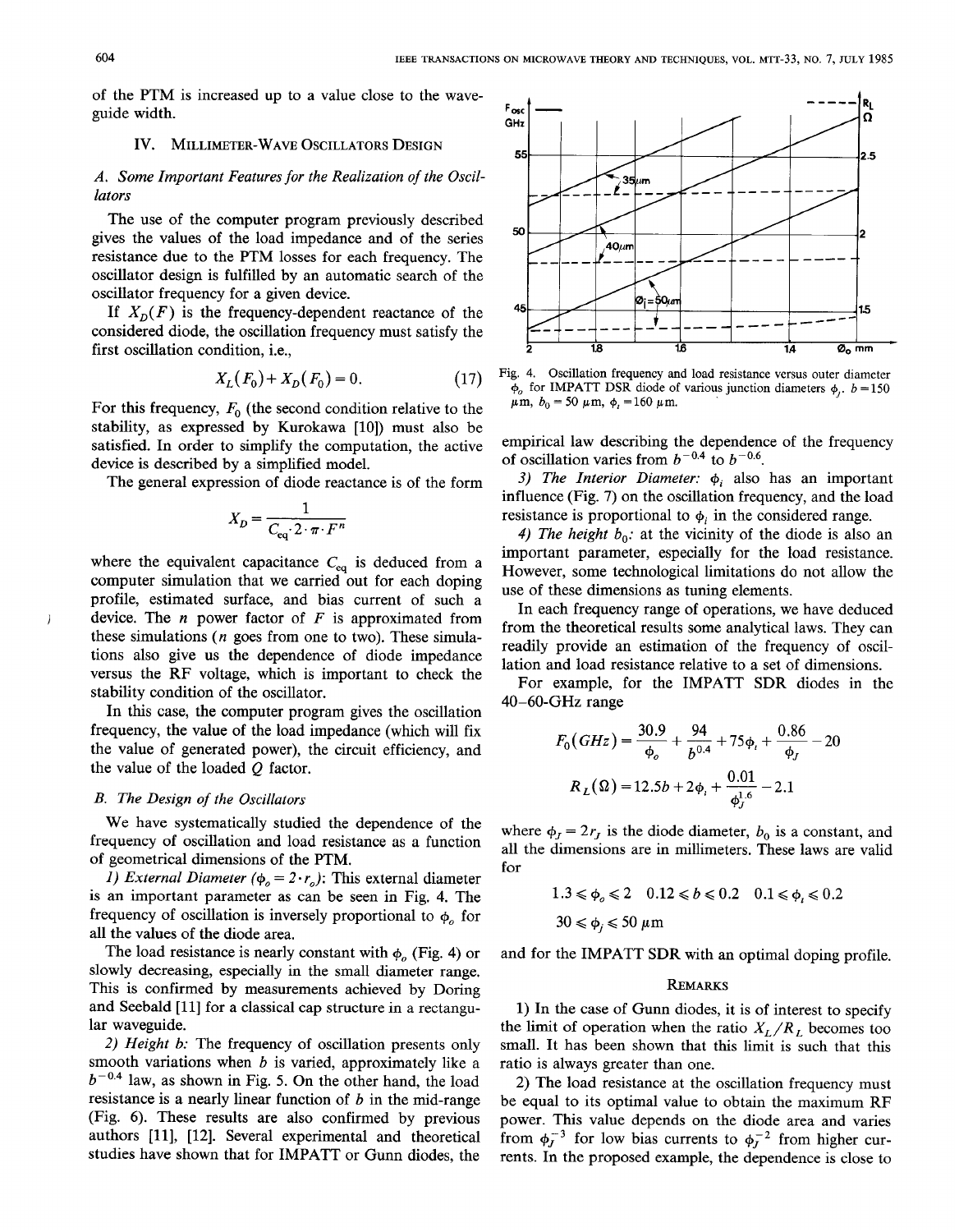

Fig. 5. Frequency of oscillation versus a  $b^{-0.4}$ ,  $b_0 = 50 \mu \text{m}$ ,  $\phi_1 = 160$  $\mu$ m,  $\phi$ <sub>o</sub> = 1.6 mm.



Fig. 6. Load resistance  $R<sub>L</sub>$  versus height b (same conditions as in Fig. 5).

 $\phi_r^{-1.6}$ . The optimization will then be valid for only a relatively narrow range of junction diameters.

### C. Some General Rules for the Design of the PTM

At first look, the operation characteristics depend on five main parameters  $(\phi_J, \phi_i, \phi_o, b, b_0)$ . In practice,  $b_0$  is imposed by technological constraints and it is difficult to adjust. The junction diameter is imposed by the power level requirement or by the maximum dc power which must be dissipated.

Three parameters are then used to search the optimal conditions of operation. These parameters must satisfy the oscillation conditions and the optimal value of the load resistance  $R_L$ .

There exists an infinite number of possible sets of dimensions. So we must choose the values which provide the



Fig. 7. Oscillation frequency and load resistance versus interior diameter  $\phi_i$ .  $\phi_o = 1.6$  mm,  $b = 150 \mu$ m.



Fig. 8. Dependence of circuit losses versus frequency of oscillation with circuit dimensions as parameters with given load resistance  $R_L = 2$  M.<br>  $b_0 = 50$   $\mu$ m,  $\sigma_c = 10^7$  mho/cm, tg $\delta_1 = 0.001$ , tg $\delta_2 = 0.01$  ( $\sigma_c$  for sputtered gold,  $tg\delta_1$  and  $tg\delta_2$  are the loss tangents for quartz and polvimide).

minimum circuit losses and the highest loaded Q factor. From the examination of Figs. 8 and 9, it appears that, for an imposed frequency, the exterior and interior diameters must be as small as possible, while  $b$  must be as large as possible in the limits of the technological feasibility.

The circuit efficiency is better for a Gunn diode because the optimal values of the load resistance are generally higher than those met for the IMPATT SDR.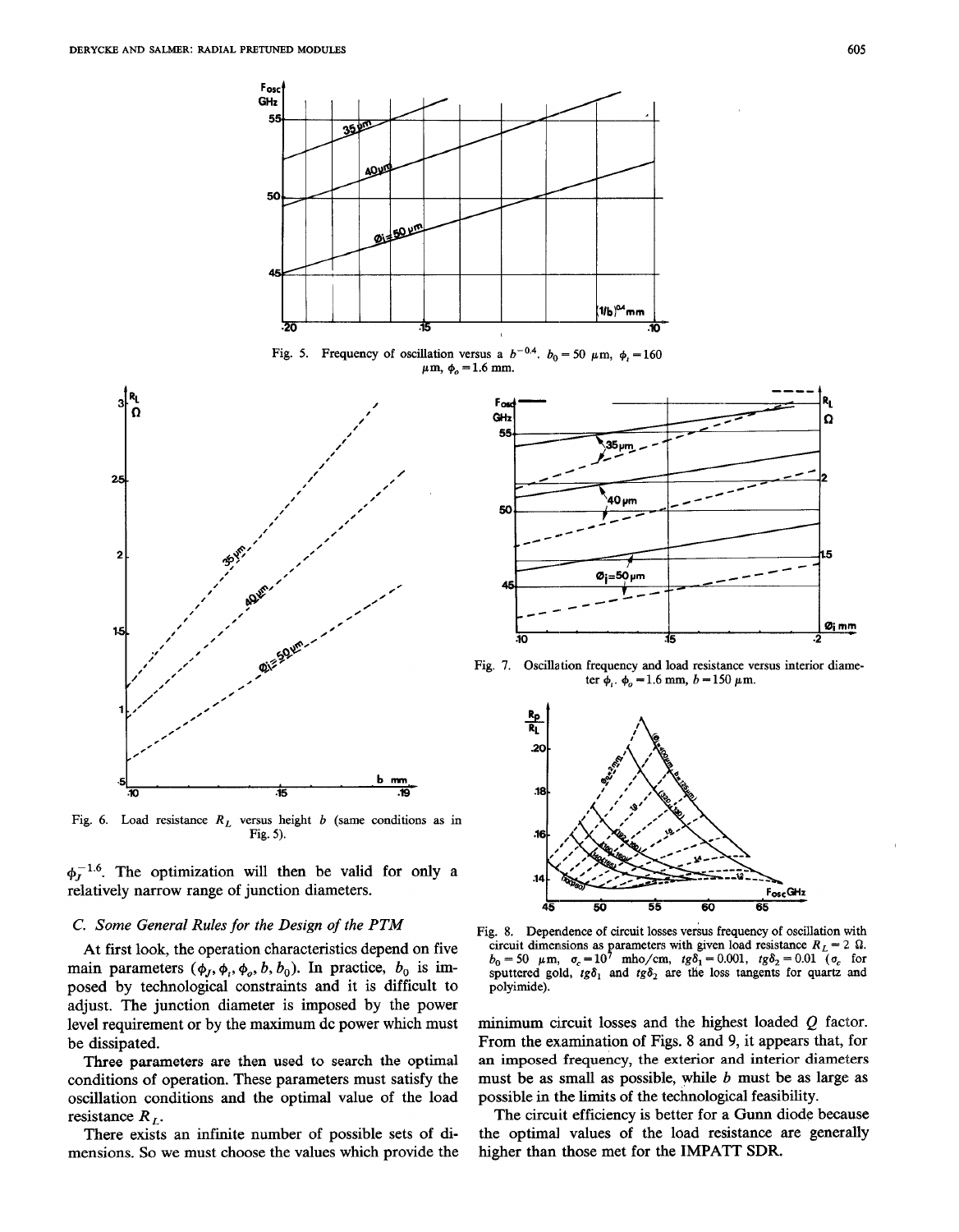

Fig. 9. Dependence of the loading Q factor versus frequency of oscillation for various  $\phi_i$ ,  $b$ ,  $\phi_o$  parameters (same conditions as in Fig. 8).



Fig. 10. RF power and oscillator frequency versus sliding short-circuit position (a) for a PTM and (b) for a standard package. IMPATT diodes are issue of the same batch.

## V. SYNTHESIS OF EXPERIMENTAL RESULTS OF PTM OSCILLATORS IN THE MILLIMETER-WAVE RANGE

Several PTM's have been made from two different technological processes: either in the form of a "super device" [4], or in the form of planar circuits similar to those described by Sicking [13]. These PTM's have been designed with IMPATT (single or double drift) or Gunn diodes for operation in the R  $(26-40\text{-}GHz)$  to W  $(75-100\text{-}GHz)$ frequency ranges. From numerous experiments, we have



Fig. 11. Locus of the load resistance and required outer diameter with sliding short position as parameter (a) for a PTM with an active device of various equivalent capacitances and (b) for a standard package with the same device.

established a correlation between theory and practice which has justified our approach.

## A. Mode of Operation of a PTM Oscillator Located in a Rectangular Waveguide

The fundamental assumption for the model (i.e., freespace radiation) has already been justified by direct measurement in the centimeter-wave range. The study of millimeter-wave oscillator tuning has also confirmed our choice. The mechanical tuning range achieved with the sliding short is narrow (only a few percent), and tuning for maximum power was shown to be smooth and easily reproducible. Fig. 10 gives an example of the power and frequency dependence versus the sliding-short position for quasiidentical diodes located either in a standard package (W3) (Fig. 10(b)) or in a PTM (Fig. 10(a)) and operated in a similar waveguide test fixture.

In the PTM case, the dependences of  $P_{RF}$  and  $F_{o}$  are regular and close to the classical dependences following a  $\sin^2(\beta_g L_{cc})$  law for the power and a  $\sin(2\beta_g L_{cc})$  law for the frequency which corresponds to the modulation of  $R_L$ and  $X_L$  due to the variation of the sliding-short position. If the waveguide is terminated by two matched loads, the oscillator still works and the generated output power and frequency are of the same order as those obtained with a sliding short.

In the standard package case, the power and frequency behavior are quite different. The dependence of frequency is larger than in the PTM case, and the mode of operation is close to a rectangular cavity one (Fig. 10(b)).

Another way to justify the interest in the PTM versus the standard package is illustrated in Fig. 11. This figure shows the theoretical value of the load resistance which can be achieved for a given frequency (i.e., 94 GHz) and a known diode capacitance by mechanical tuning and adjustment of the external diameter  $(\phi_o)$ . For the PTM, we obtain some small circles which point out that the possible range of  $\phi$ is limited for a given device (hence, the name of pretuned module). On the contrary, for a standard package, the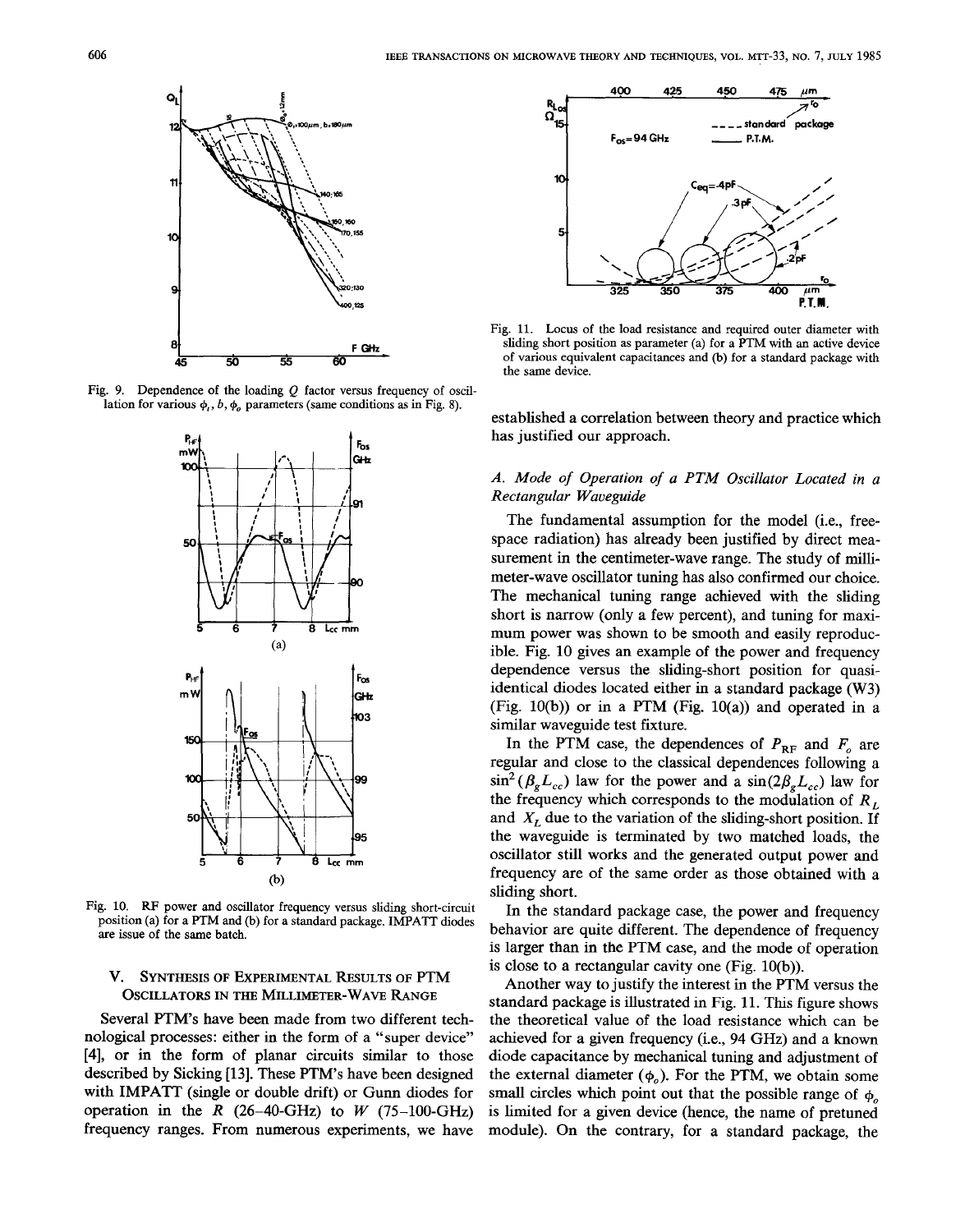

Fig. 12. Theoretical and experimental dependences of the frequency of oscillation versus outer diameter for an IMPAIT SDR diode PTM.  $\phi_i = 200 \ \mu \text{m}, b_0 = 90 \ \mu \text{m}, b = 193 \ \mu \text{m}.$ 

range of the possible values of  $R_L$  is very wide and, besides, the values of the diode capacitance are not critical.

## B. Comparison Between Theory, Design, and Experimental Results

In the millimeter-wave range, the exact correlation between theory and experiment is not an easy task. Indeed, some parameters which are introduced in the computer program cannot be accurately determined. In our case, the problem is linked with the technological dispersion which introduces some uncertainties on the device reactance and its exact dependance with the dc bias current, as well as on the dimensions of the radial structure in the vicinity of the diode (value of  $b_0$ ).

In order to make a correlation between theoretical and experimental results, we have studied mainly the relative dependence of the frequency of oscillation as a function of  $\phi$  and b, and to overcome the aforementioned problems, we have always used the same diode.

The different values of  $\phi$  were obtained by successive etching of the upper metallization. The corresponding results are presented in Fig. 12. For the study of the influence of  $b$ , the same module was successively overlapped and remetallized (the results are reported in Fig. 13). From these comparisons, it appears that the oscillation frequency follows a  $\phi_o^{-1}$  law for both theory and experiment, except for the large values for which the experimental decrease is slower. This is probably due to the waveguide sidewall effects on the PTM which are not taken into account in this model. On the other hand, the theoretical and experimental evolutions of the oscillation frequency versus  $b$  are quite similar (a  $b^{-0.4}$  law).



Fig. 13. Theoretical and experimental dependences of the frequency of oscillation versus the height b, for an IMPATT SDR diode PTM.  $\phi_i = 200 \mu \text{m}, b_0 = 103 \mu \text{m}, \phi_o = 1.65 \text{ mm}.$ 

TABLE I

| <b>Characteristics</b><br>b<br>Fosc.<br>$P_{HF}$<br>$\ast_{\circ}$<br>nM<br>mm<br>GHz<br>mm<br>0,3<br>500-700<br>4,5<br>30<br>Impatt SDR<br>$(3W)$ x<br>$\overline{\mathbf{c}}$<br>300<br>0,2<br>50<br>Impatt SDR<br>150-200<br>0,1<br>94.<br>Impatt SDR<br>0,12<br>300-400<br>1,1<br>94<br>Impatt DDR<br>$(800)$ <sub>2</sub><br>200<br>0,5<br>1,8<br>35<br>Gunn |        |  |  |  |  |
|-------------------------------------------------------------------------------------------------------------------------------------------------------------------------------------------------------------------------------------------------------------------------------------------------------------------------------------------------------------------|--------|--|--|--|--|
|                                                                                                                                                                                                                                                                                                                                                                   |        |  |  |  |  |
|                                                                                                                                                                                                                                                                                                                                                                   | Device |  |  |  |  |
|                                                                                                                                                                                                                                                                                                                                                                   |        |  |  |  |  |
|                                                                                                                                                                                                                                                                                                                                                                   |        |  |  |  |  |
|                                                                                                                                                                                                                                                                                                                                                                   |        |  |  |  |  |
|                                                                                                                                                                                                                                                                                                                                                                   |        |  |  |  |  |
|                                                                                                                                                                                                                                                                                                                                                                   |        |  |  |  |  |

**Mean characteristics of various PTM for a junction temperature**  $T_j \leq 200^\circ$  **C.** \* State of the arts results for Silicon DDR Impatt diode on diamond heatsink [16]

The discrepancy between theory and experiment are of the order of a few percent and it can rise to ten percent in the worst cases. However, we have noted that this error always follows the same trend: the experimental values of the frequency are always higher.

## C. Summmy of Experimental Results for the PTM

We summarize in Table I the mean results obtained in three frequency ranges with three kinds of active devices [4], [14].

These results must be compared to those obtained with standard packaging for frequencies below 60 GHz. For these frequency ranges, the power levels are of the same order for diodes coming from the same batch. On the other hand, PTM's present some advantages.

1) The thermal frequency stability is increased. as compared with the standard package in a noncompensated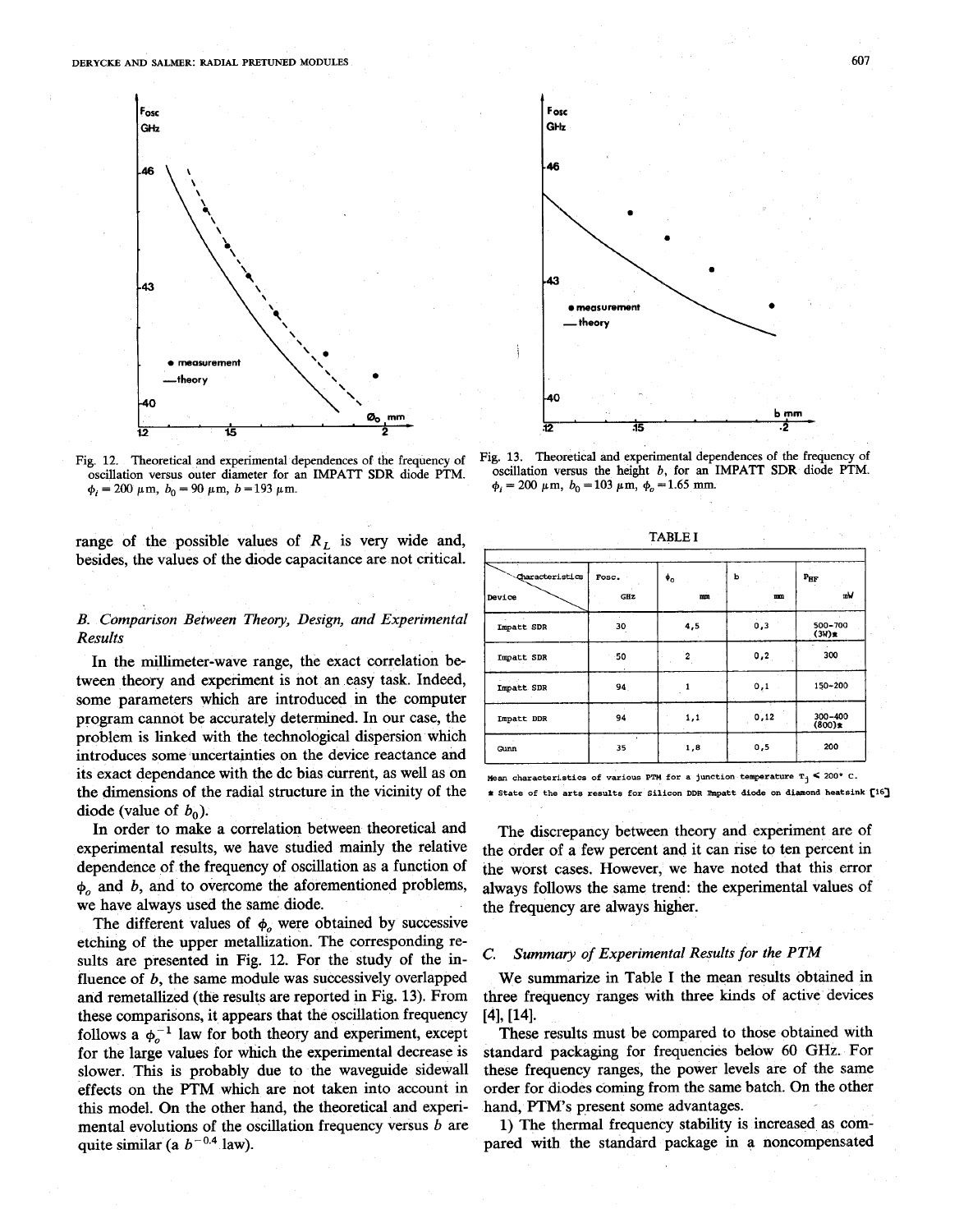cavity (for example,  $\Delta F_0/F_0 = 4.10 - 5$ )<sup>o</sup>C for a PTM Gunn oscillator at 40 GHz).

2) The dependence of the RF power versus bias current are more regular (no hysterisis or power or frequency jumps). This is probably due to the fact that in the PTM, the matching circuit is nearly located in the immediate vicinity of the diode.

For frequencies above 60 GHz, the results obtained with the PTM must be compared with those obtained with unpackaged diodes. In this case, the PTM output power is always 1 to 2 dB below the power obtained for the unpackaged diodes. However, this last solution is not well suited for practical applications.

#### VI. CONCLUSION

The use of PTM's is interesting in the millimeter-wave range for the realization of IMPATT or Gunn diode oscillators. The approximated analytical model presented here allows a better design of such a structure, in order to obtain optimal characteristics of the oscillators.

Different realizations between 40 to 100 GHz have shown that PTM's have also some interesting features for system applications of millimeter-wave IMPATT sources. The most important features are: mechanical ruggedness of this setup, monotonic dependence of RF power versus bias current, and smoothness of mechanical tuning.

We have also used this approach for the realization of voltage-controlled oscillators which have an associated varactor diode and a Gunn diode inside the same module for the  $Ka$ -band [15]. The PTM approach is also investigated for a power combiner which adds the power of four to six IMPATT diodes in the 94-GHz frequency range.

#### APPENDIX I

$$
C_{sm}(x, y) = \frac{-J'_m(y)Y_m(x) + Y'_m(y)J_m(x)}{U}
$$
  
\n
$$
C_{sm}(x, y) = \frac{J_m(y)Y'_m(x) - Y_m(x)J'_m(x)}{U}
$$
  
\n
$$
S_{nm}(x, y) = \frac{Y'_m(y)J'_m(x) - J'_m(y)Y'_m(x)}{U}
$$
  
\n
$$
S_{nm}(x, y) = \frac{J_m(y)Y_m(x) - Y_m(y)J_m(x)}{U}
$$

$$
U = \frac{2}{\pi y} \quad x = kr, \quad y = kr_o
$$

and where  $I_m$ ,  $Y_m$ ,  $I'_m$ , and  $Y'_m$  are Bessel functions of the first and second kind, and their derivatives are where

$$
c_{tm}(x, y) = \frac{c_{sm}(x, y)}{-s_{nm}(x, y)}
$$

$$
C_{tm}(x, y) = \frac{C_{sm}(x, y)}{S_{nm}(x, y)}
$$

$$
\zeta_m(x, y) = \frac{s_{nm}(x, y)}{S_{nm}(x, y)}.
$$

#### APPENDIX II DIELECTRIC LOSSES

The power lost into the radial line of height  $b$  is

$$
P_d = \int_{r_i}^{r_o} dP_d = \frac{\sigma_d \pi}{b} \int_{r_i}^{r_o} |V(r)|^2 \cdot r \cdot dr
$$

$$
\sigma_d = \omega \epsilon t g(\delta).
$$

We can express the voltage on the  $r$ -axis as a function of the voltage and the admittance  $Y_T$  at the  $r_o$ -axis. This yields

$$
V(r) = V(r_o)
$$
  
 
$$
\cdot [C_{sm}(\alpha, y) + Z_o B_T s_{nm}(\alpha, y) - jZ_o G_T s_{nm}(\alpha, y)]
$$
  
where

where

$$
Y_T = G_T + jB_T
$$
  

$$
\alpha = kr \quad y = kr_a
$$

The report of  $V_{(r)}$  into the A-1 relation gives

$$
P_d = \frac{\sigma_d \cdot \pi}{b} \int_{r_i}^{r_0} |V_{(r)}|^2 \Big[ C_{sm}(\alpha, y) + Z_o^2 |Y_T|^2 s_{nm}(\alpha, y) + 2Z_o B_T s_{nm}(\alpha, y) C_{sm}(\alpha, y) \Big] \cdot r \cdot dr
$$

This gives some Lommel integral defined as

$$
A_p = \int_{r_i}^{r_o} r \cdot J_p^2(\alpha) \, dr \quad B_p = \int_{r_i}^{r_o} Y_p^2(\alpha) \, dr
$$
  

$$
C_p = \int_{r_i}^{r_o} r J_p(\alpha) Y_p(\alpha) \, dr, \qquad p = 0, 1.
$$

The expression of  $P_d$  is then

$$
P_d = \frac{\sigma_d \pi}{b} \cdot \frac{\pi^2 y^2}{4} \Big[ D_0(r_i, r_o) + Z_o^2 |Y_T|^2 E_0(r_i, r_o) + 2Z_0 B_T F_0(r_i, r_o) \Big] \cdot |V(r_o)|^2
$$

where  $D_0$ ,  $E_0$ ,  $F_0$  are given by (with  $p = 0$ )

$$
D_p(r_i, r_o) = A_p Y_1^2(y) + B_p \cdot J_1^2(y) - 2C_p \cdot J_1(y) Y_1(y)
$$
  
\n
$$
E_p(r_i, r_o) = A_p Y_o^2(y) + B_p \cdot J_0^2(y) - 2C_p \cdot J_0(y) Y_0(y)
$$
  
\n
$$
F_p(r_i, r_o) = A_p Y_0(y) Y_1(y) + B_p J_0(y) J_1(y)
$$
  
\n
$$
-2C_p (J_1(y) Y_0(y) - J_0(y) Y_1(y)).
$$

We can express the losses under the form of a series where resistance located at the  $r_i$  position

$$
R_{Pd} = \frac{2P_d}{|I(r_i)|^2} = \frac{2P_d Z_i^2}{|V(r_{(i)})|^2}
$$

$$
Z_i = \frac{\eta b}{2\pi r_i}
$$

The metallic losses are calculated in the same way

$$
P_m = \frac{R_s}{2\pi} \int_{r_i}^{r_o} |I_{(r)}|^2 \frac{dr}{r}
$$

where  $R<sub>s</sub>$  is the surface resistivity.